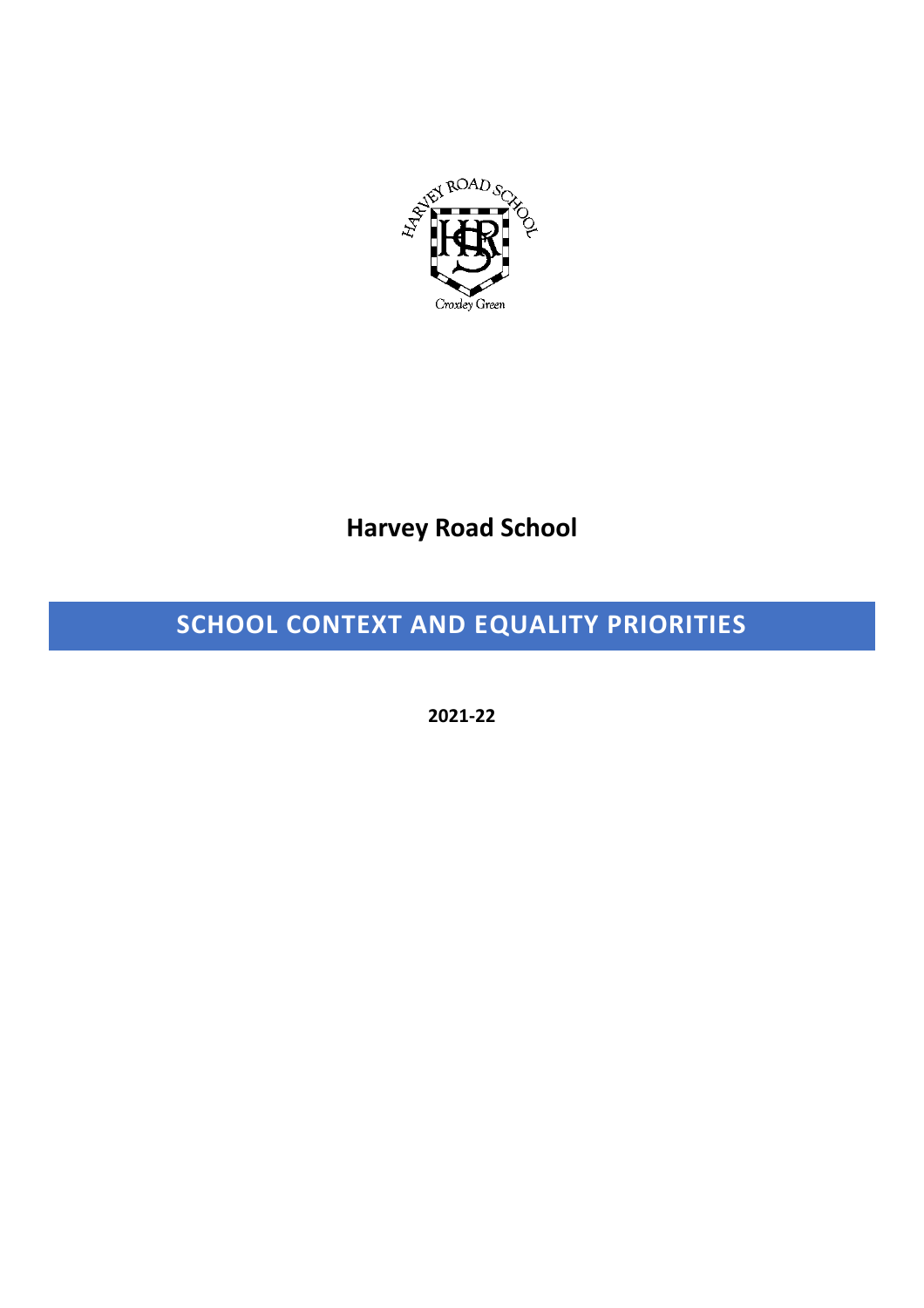## SCHOOL CONTEXT

Harvey Road Primary School is a one-form entry school that serves the children and families in Croxley Green. We have children from the age of 3 (in our Nursery) to 11. We have several different religions and ethnic groups represented, although the majority of children are white British by ethnicity.

The data below is accurate at the time of writing and, although exact numbers may change over time, will continue to give a helpful indication of the school's character and context.

| <b>Characteristic</b>                        | <b>Total</b>             | <b>Breakdown (number and %)</b>        |
|----------------------------------------------|--------------------------|----------------------------------------|
| Number of pupils                             | 239                      | 105 (44%) Female                       |
|                                              |                          | 134 (56%) Male                         |
| Number of staff                              | 47                       | 44 (93.6%) Female                      |
|                                              |                          | 3 (6.4%) Male                          |
| Number of governors                          | 8                        | 4 (50%) Female                         |
|                                              |                          | 4 (50%) Male                           |
| Religious character                          |                          | N/A                                    |
| Attainment of entry                          |                          | In line with national averages         |
| Mobility of school population                | $\mathbf{1}$             | 0.4% (2020-21)                         |
| Pupils eligible for FSM                      | $\overline{2}$           |                                        |
| Disabled staff                               | $\mathbf 0$              |                                        |
| Disabled pupils (SEND/LDD)                   | 0.4%                     | 1 with hearing impairment              |
| Disabled pupils (no SEN)                     | 0                        |                                        |
| Ethnicity - all white                        | 152                      | 64%                                    |
| Ethnicity - all mixed                        | 32                       | 13%                                    |
| Ethnicity - all black                        | $\Omega$                 | $\Omega$                               |
| Ethnicity - all asian                        | 52                       | 22%                                    |
| Ethnicity - refused                          | 3                        | 1%                                     |
| Pupils who speak English as an               | 21                       | 8.8%                                   |
| additional language (EAL)                    |                          |                                        |
| <b>BAME/EAL staff</b>                        | $\overline{7}$           | 14.9%                                  |
| Average attendance rate                      | 96.8                     | 2020-21                                |
| Significant partnerships, extended           |                          | University of Hertfordshire, Breakfast |
| provisions, etc                              | $\overline{\phantom{0}}$ | and Afterschool Club, Sports           |
|                                              |                          | Partnership, Heads Consortium          |
|                                              |                          | Sing Up Gold Award, ICT Standards      |
| Awards, accreditations,<br>specialist status |                          | Mark, Gold School Sports Mark, Silver  |
|                                              |                          | Eco-Award, Extended Schools Award,     |
|                                              |                          | <b>Gold Woodland Trust Award</b>       |

Updated January 2022

## CURRENT EQUALITY PRIORITIES

|                | <b>Objectives</b>                                                                                                       | <b>Review Date</b> | <b>Outcome</b> |
|----------------|-------------------------------------------------------------------------------------------------------------------------|--------------------|----------------|
| 1              | To establish a school response to gender identity in terms of school practices,<br>roles and responsibilities of staff. | 2021-2022          |                |
| $\overline{2}$ | Equality is carefully integrated into the new Relationships and Sex Education<br>policy under review in 2021-22         | 2021-2022          |                |